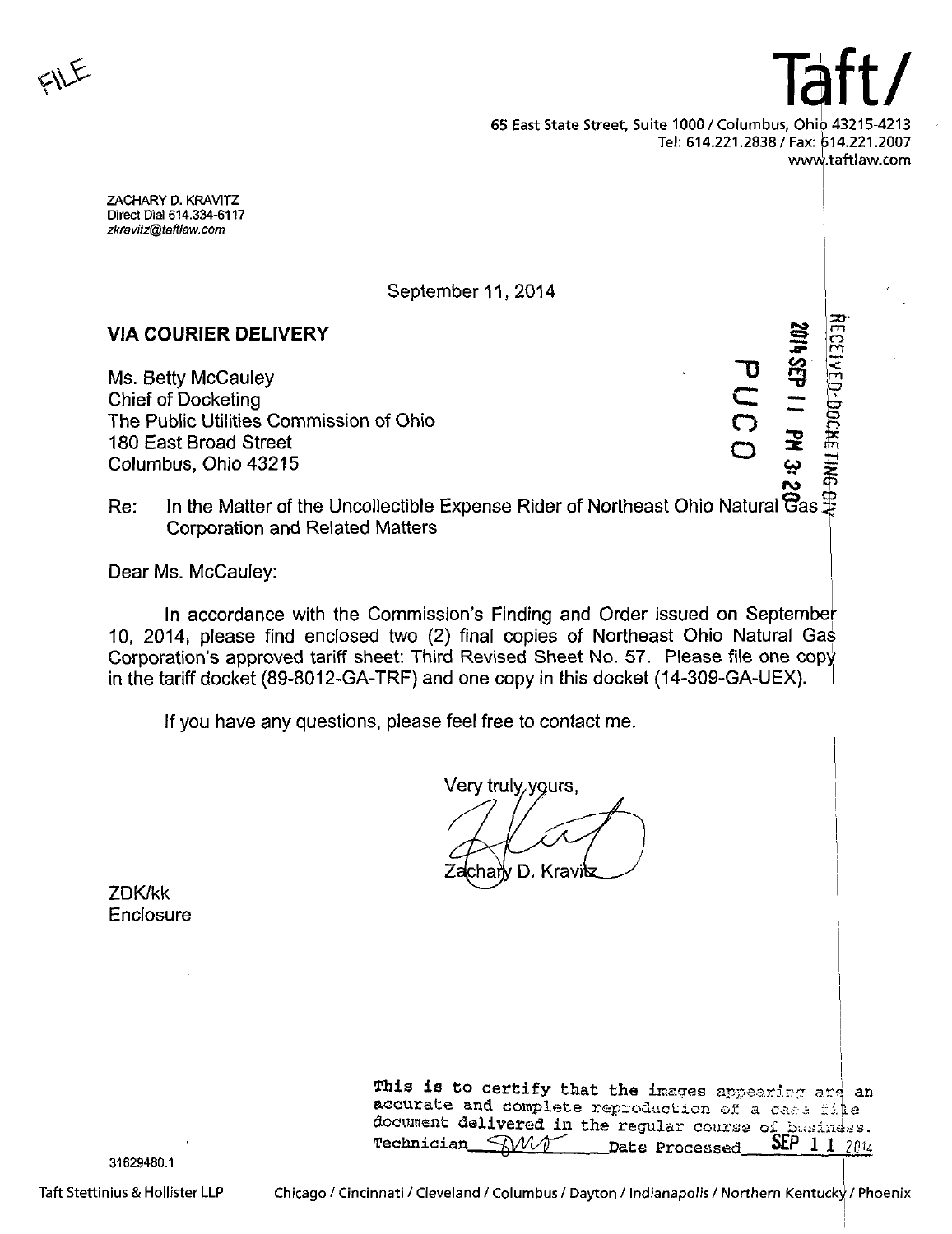#### Attachment 3 Page 2 of 2

# P.U.C.O.No. 1

## NORTHEAST OHIO NATURAL GAS CORP. Third Revised Sheet No. 57

#### RULES REGULATIONS AND RATES GOVERNING THE DISTRIBUTION AND TRANSPORTATION OF GAS

71. MCF TAX RIDER. Applicable to all distribution and transportation services to provide for recovery of Northeast Ohio Natural Gas Corp.'s excise tax liability. In addition to all other rates, each Mcf delivered is subject to the following excise tax;

| First 100 Mcf per month  | \$.1593 per Mcf |
|--------------------------|-----------------|
| Next 1,900 Mcf per month | \$.0877 per Mcf |
| Over 2,000 Mcf per month | \$0.411 Per Mcf |
| <b>Flex Customers</b>    | \$0200 per Mcf  |

All bills rendered to a Flex Customer as defined by O.R.C. 5727.80{N) shall be assessed using the Flex Customer rate above (\$.02 per Mcf) with a corresponding reduction to flexed base rate billed to that customer.

72. Uncollectible Expense Rider. Applicable to all customers served under rate schedules SGS, GS, and LGS. An additional charge of \$0.0164 per Mcf shall be applied to all volumes for services rendered under applicable rate schedules to recover costs associated with uncollectible accounts arising from those customers responsible for paying the Uncollectible Expense Rider. The Company shall file an application with the Public Utilities Commission of Ohio requesting approval to change the rate if the Company determines that an adjustment of more than plus or minus ten percent is needed to adjust for prior period over or under collections.

73. Interim, Emergency and Temporary PIP Plan Tariff Schedule Rider. Applicable to all distribution and transportation services and in addition to all other rates and charges, the Interim Emergency and Temporary PIP Plan Rate base rate rider for gas service established in accordance with an Entry in Case No. 13-2351-GA-PIP is \$0.0511 per Mcf delivered.

Filed pursuant to PUCO Application dated June 27, 2014 in Case No. 14-0312-GA-UEX

ISSUED: September 11, 2014 EFFECTIVE: For bills rendered on or after October 1,2014

> Issued by Northeast Ohio Natural Gas Corp. Martin K. Whelan, President